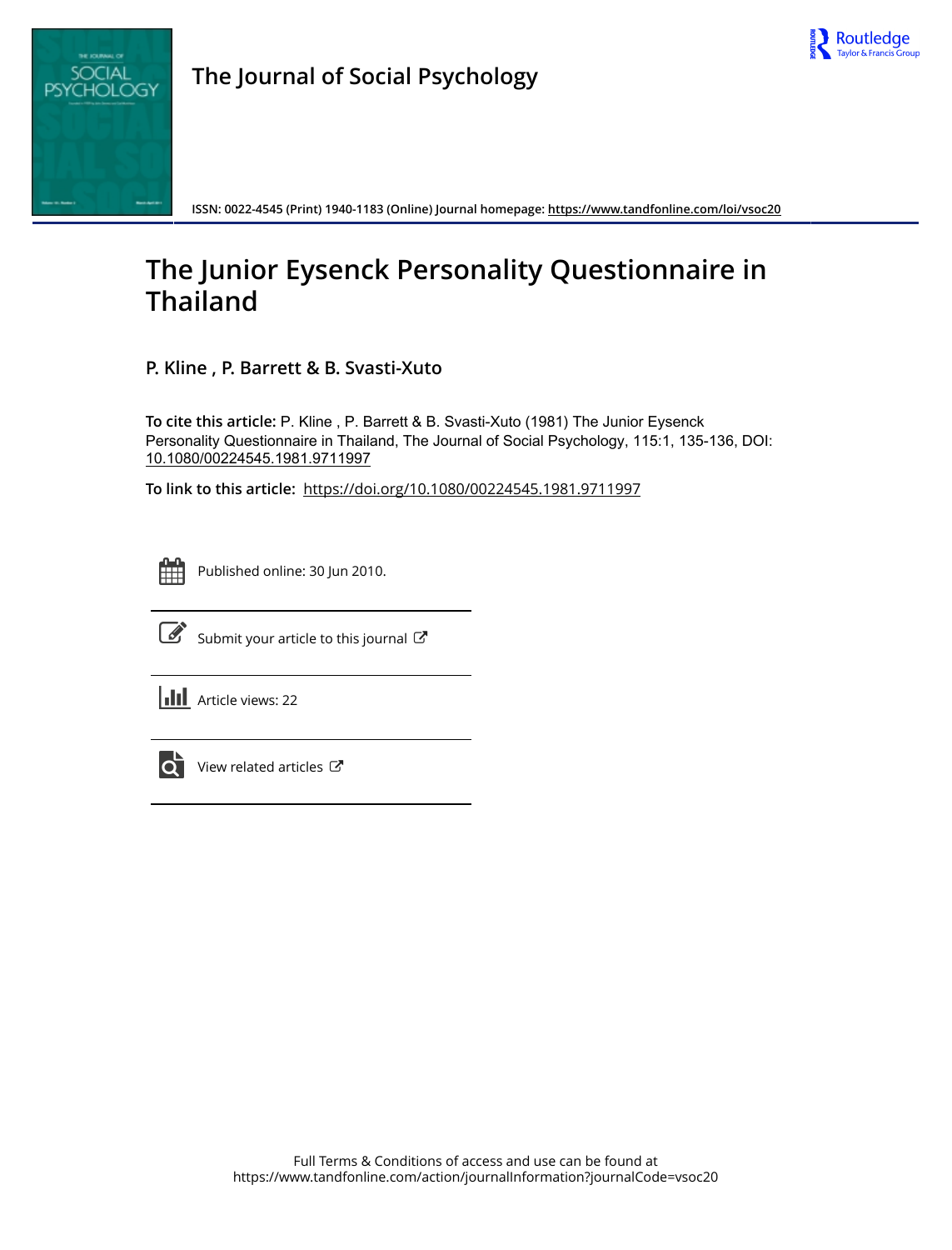*The Journal of Social Psychology,* 1981, 115, 135-136.

## THE JUNIOR EYSENCK PERSONALITY QUESTIONNAIRE IN THAILAND\*

*Department of Psychology, University of Exeter, England*

## P. KLINE, P. BARRETT, AND B. SVASTI-XUTO

The Eysenck Personality Questionnaire (EPQ) and its version for children and adolescents, the Junior Eysenck Personality Questionnaire  $(IEPO)^1$  have been constructed to measure what are claimed to be three of the most important personality dimensions isolated by factor analysis, extraversion  $(E)$ , neuroticism  $(N)$ , and Psychoticism  $(P)$  or toughmindedness, together with a measure of social desirability (L). The first three variables are important for cross-cultural studies: because they are claimed<sup>2</sup> to be largely hereditarily determined since they are related, respectively, to the arousability of the central nervous system, to the lability of the autonomic nervous system, and, more tentatively, to the androgen level of the individual. Furthermore, these variables as measured by the tests or by their predecessors which are highly similar-the Eysenck Personality Inventory and its junior version-have been shown to be valid in a variety of cultures, although not all items are equally efficient.<sup>3</sup> The present writers have shown that the EPQ could be used in Thailand. <sup>4</sup>

The present investigation was designed to discover whether the JEPQ could be used in Thailand, thus allowing questionnaire measurement of the personality of Thai children and cross-cultural comparison. The JEPQ was back-translated into Thai and administered to 141 children (69 male; 72 female; mean age 15.7 years) in five schools in Bangkok. Rapport was good and there were no problems in completing the test. Two forms of analysis were used to investigate the efficiency of the test: classical item analysis, in which the biserial correlations of each item with its total score and the

<sup>\*</sup> Received in the Editorial Office, Provincetown, Massachusetts, on September 15, 1980. Copyright, 1981, by The Journal Press. <sup>I</sup> Eysenck, H. J., & Eysenck, S. B. G. The Eysenck Personality Questionnaire. London:

Hodder & Stroughton, 1975.

<sup>&</sup>lt;sup>2</sup> Eysenck, H. J., & Eysenck, S. B. G. Psychoticism as a Dimension of Personality.<br>London: Hodder & Stroughton, 1975.

<sup>1</sup> Honess, T., & Kline, P. The Use of the E.P.l. and ],E.P.l. in Uganda. *Brit.* J. *Soc.* cum. Psychol., 1974, 13, 96-98.<br>
<sup>4</sup> Kline, P., Barrett, P., & Svasti-Xuto, B. Personality of Thai students. *J. Soc. Psychol.*,

<sup>1981,</sup> 114, 23-34.